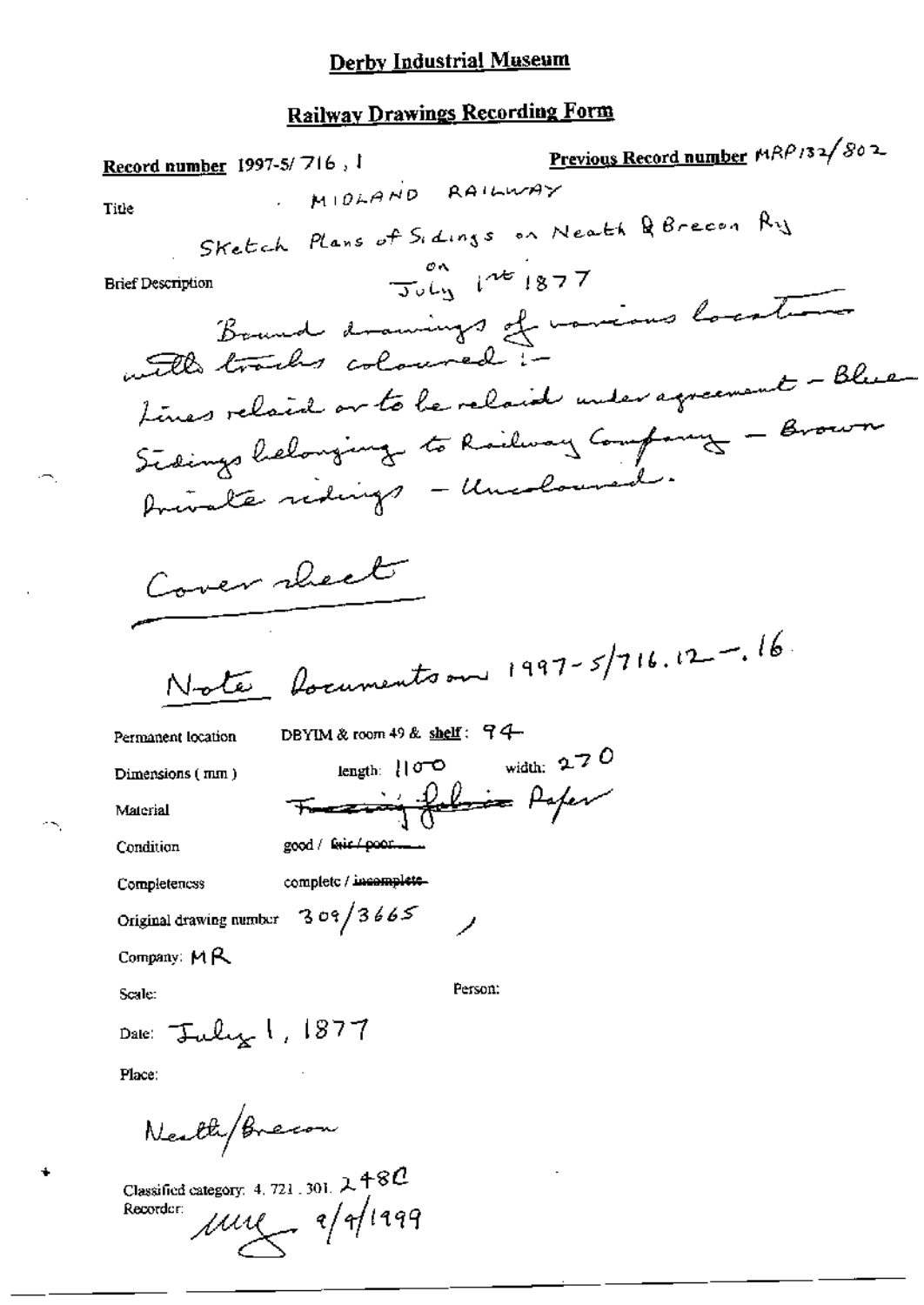| Previous Record number $HRP/32/802$<br>Record number 1997-5/7(6, 2    |  |
|-----------------------------------------------------------------------|--|
| MIDLAND RAILWAY<br>Title                                              |  |
| Sketch Plans of Sidings on Neath & Breeon Ry                          |  |
| $\frac{30}{40}$ $\frac{1}{10}$ 1877<br><b>Brief Description</b>       |  |
| Bound drawings of novious locations                                   |  |
| with tracks coloured i-                                               |  |
| Lines relaine on to be relaid under agreement - Blue                  |  |
| Sidings belonging to Railway Company - Brown                          |  |
| Annalte rediges - Uncoloured.                                         |  |
|                                                                       |  |
| Mount St Sidings Brecon                                               |  |
| Ely Place Yard Brecon                                                 |  |
|                                                                       |  |
| DBYIM & room 49 & shelf: $94-$<br>Permanent location                  |  |
| length: $10^{\circ}$ width: 270<br>Dimensions $(mn)$                  |  |
| Tracing fabric<br>Material                                            |  |
| Condition<br>good / fair / 0001                                       |  |
| Completeness<br>complete / incomplete.                                |  |
| Original drawing number 3 o 9 $/$ 3 6 6 $\leq$                        |  |
| Company: $M R$                                                        |  |
| Scale:<br>Person:                                                     |  |
| Date: Tuly 1, $1877$                                                  |  |
| Place:                                                                |  |
|                                                                       |  |
| Classified category: 4, 721, 301, $248$ C<br>Recorder:<br>$\mu$ $\mu$ |  |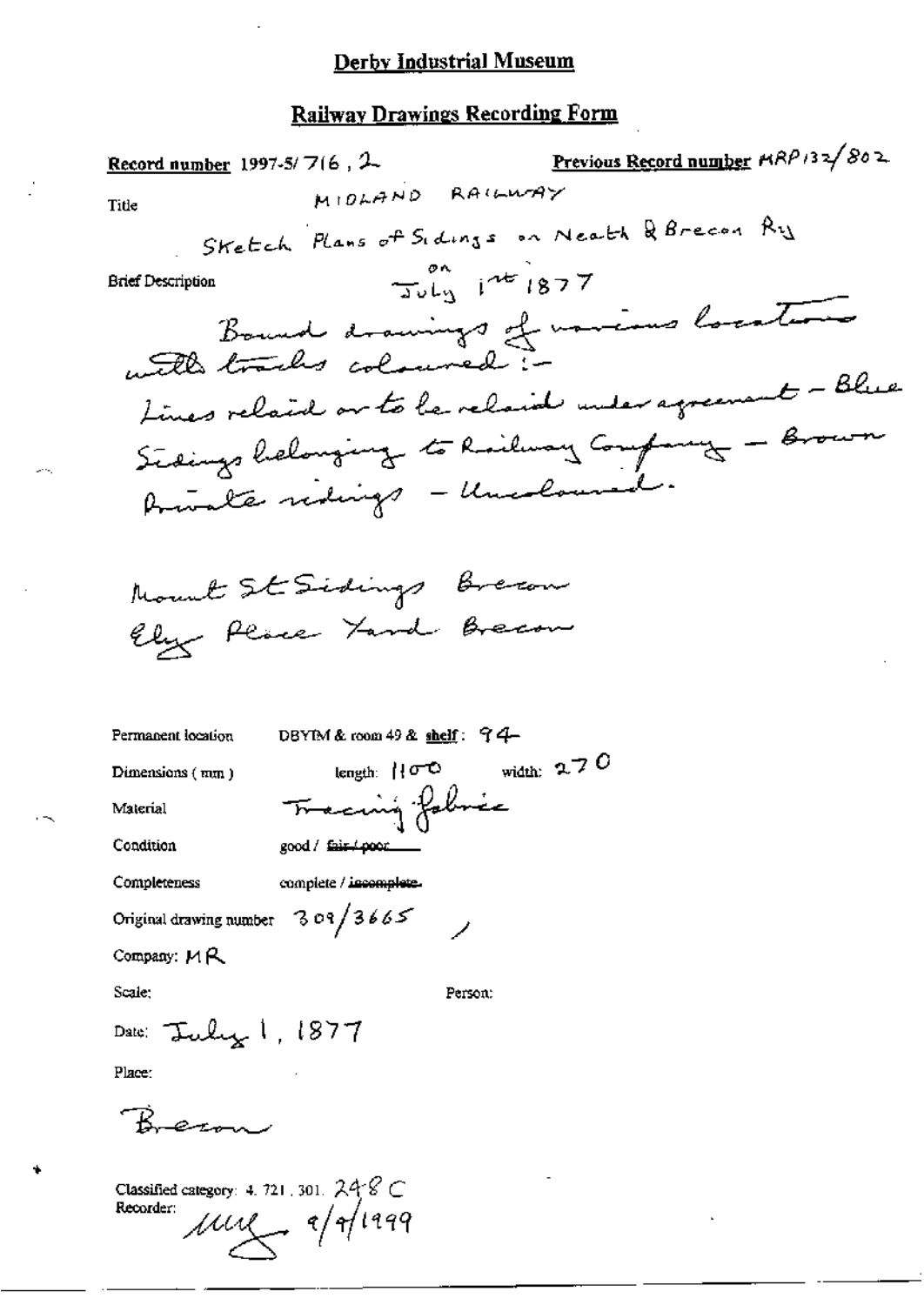Previous Record number MRP132/802 Record number 1997-5/746, 3 MIDLAND RAILWAY Title Stretch Plans of Sidings on Neath & Brecon Ry  $\frac{81}{304}$   $\mu$   $\approx 1877$ **Brief Description** Bound drawings of marious location times relaine on to be relaid under agreement - Blue Steings belonging to Railway Company - Brown brinate redings - Uncoloused. Cradoc Station Alendarin Station و. . Permanent location DBYIM & room 49 & shelf: 94width:  $2.70$ length:  $10^{-2}$ Dimensions (mm) Frecing folice Material Condition good / fair / poor\_ Completeness complete / incomplete. Original drawing number  $3\sqrt{3665}$ Company:  $M R$ Scale: Person; Date:  $\tau$ uly 1, 1877 Place: Commadoren Aberbonn Classified category:  $4.721$ , 301,  $2.48$  C Recorder:  $\mu$  $\mu$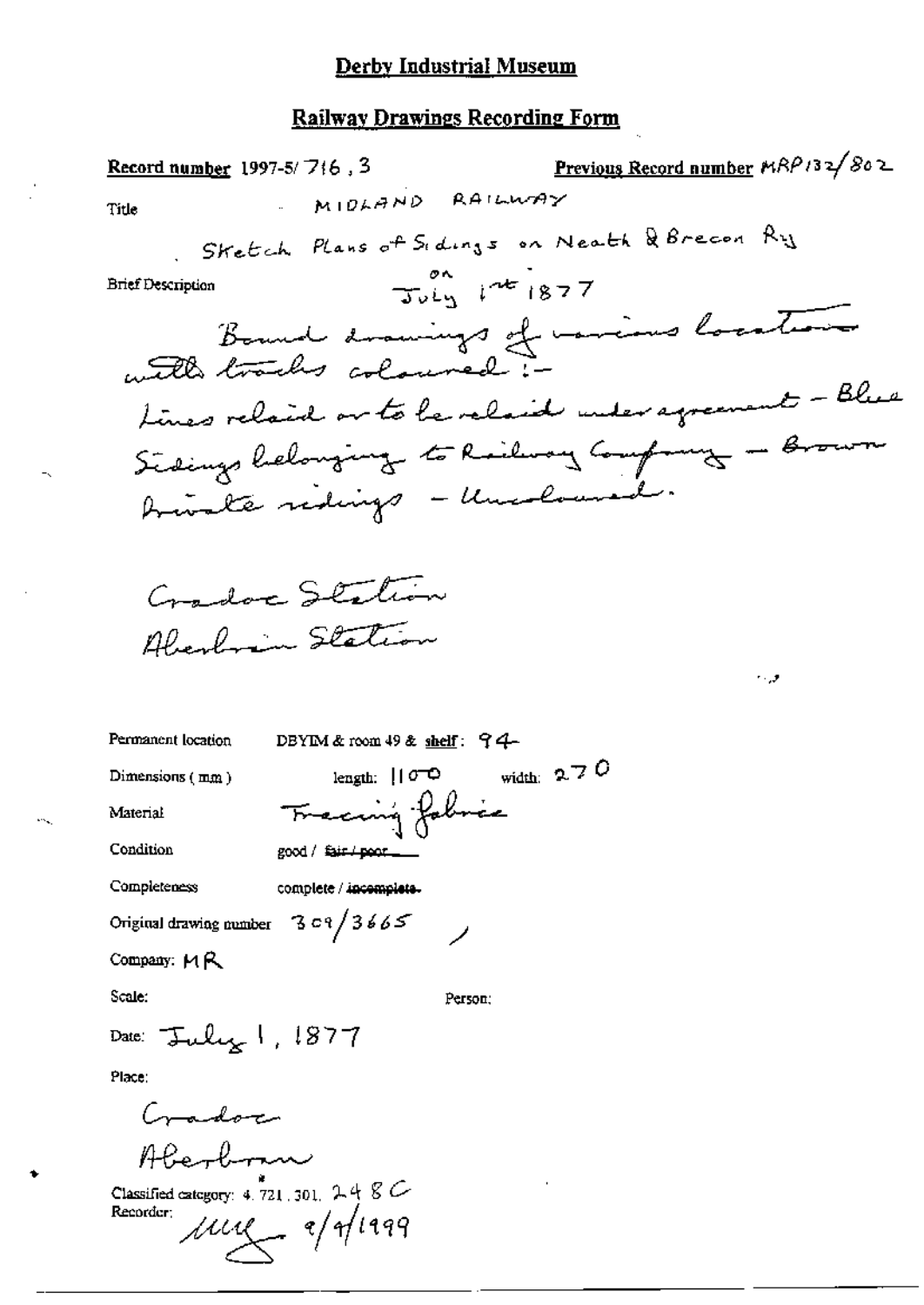Record number 1997-5/716.4 Previous Record number MRP 132/802  $M10kAM0$  RAILWAY Title Sketch Plans of Sidings on Neath & Brecon Ry  $\overline{3u}$   $\overline{u}$   $\overline{u}$   $\overline{u}$   $\overline{1877}$ **Brief Description** Bound drawings of unions locations times relaine on to be relained under agreement - Blue Sidings helonging to Railway Company - Brown Amirale ridings - Uncoloused. Devynock Station Permanent location DBYIM & room 49 & shelf:  $94$ tength:  $|10^{\circ}0 \rangle$  width: 2.7 0 Dimensions (mm) Fraccing fobric Material Condition  $good /$   $Sint$  poor Completeness complete / incomplete. Original drawing number 3 o 9  $/$  3 6 6 5 Company:  $M$  $R$ Scale: Person: Date:  $\tau_{\text{rule}}$ , 1877 Place: Devynock Classified category: 4, 721, 301,  $248$  C Recorder;

 $\mu$ uy (1/1199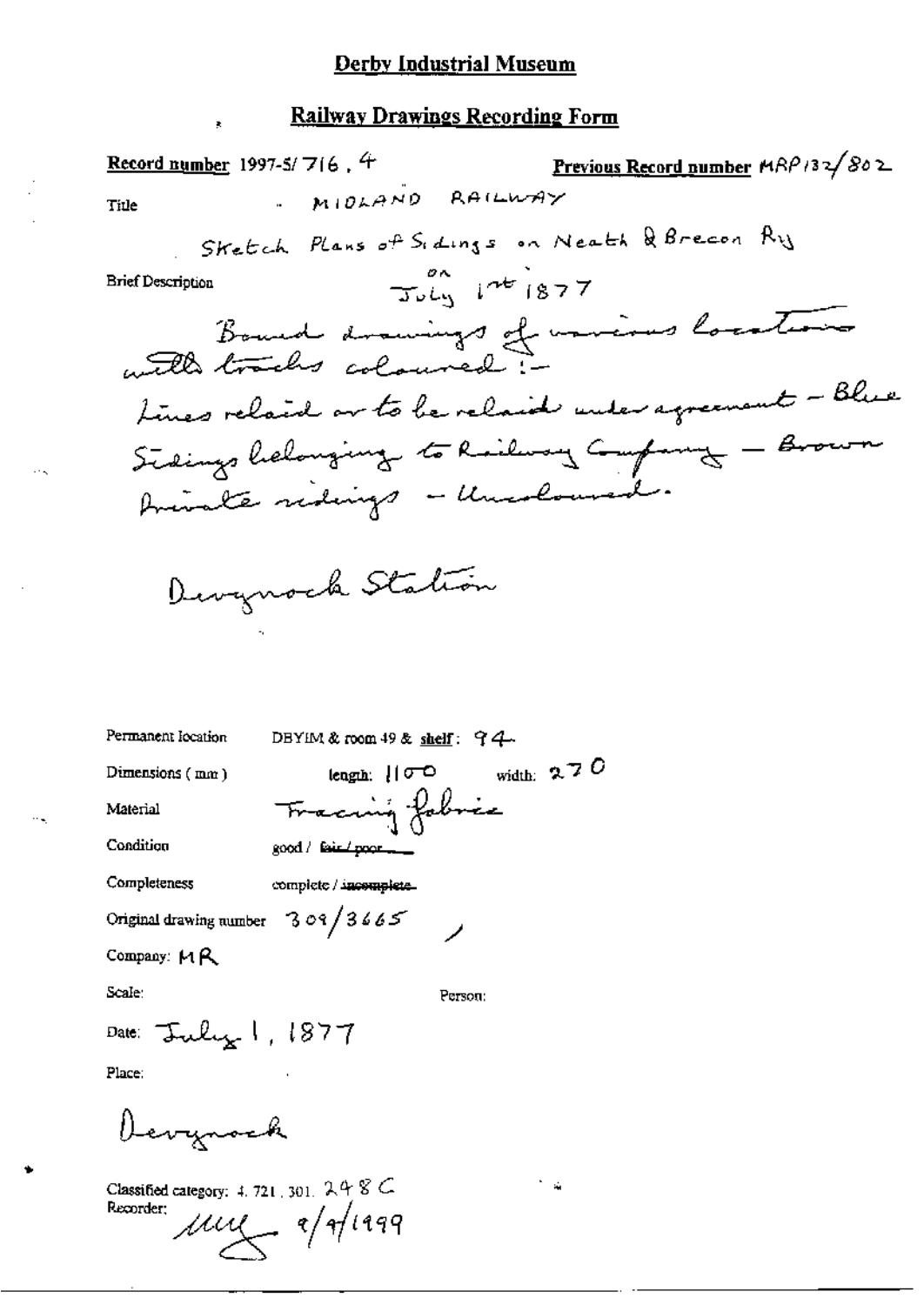Previous Record number HRP132/802 Record number 1997-5/7(6,  $5$ MIDLAND RAILWAY Title Stretch Plans of Sidings on Neath & Bready Ry  $\frac{81}{34}$   $145$  1877 **Brief Description** Bound drawings of marious locations times relaine or to be relaid under agreement - Blue Sidings belonging to Railway Company - Brown Private ridings - Uncoloured. Cray Station Bulch Siding Permanent location DBYIM & room  $49$  & shelf:  $94$ length:  $10^{\circ}$  width: 270 Dimensions  $(mm)$ Tracing folice Material Condition good / Sain poor Completeness complete / incomplete. Original drawing number  $309/3665$ Company: MR Scale: Person: Date:  $T$ uly 1, 1877 Place: Cray بفران ح Classified category: 4, 721, 301,  $248$ Recorder:  $\mu$  $\mu$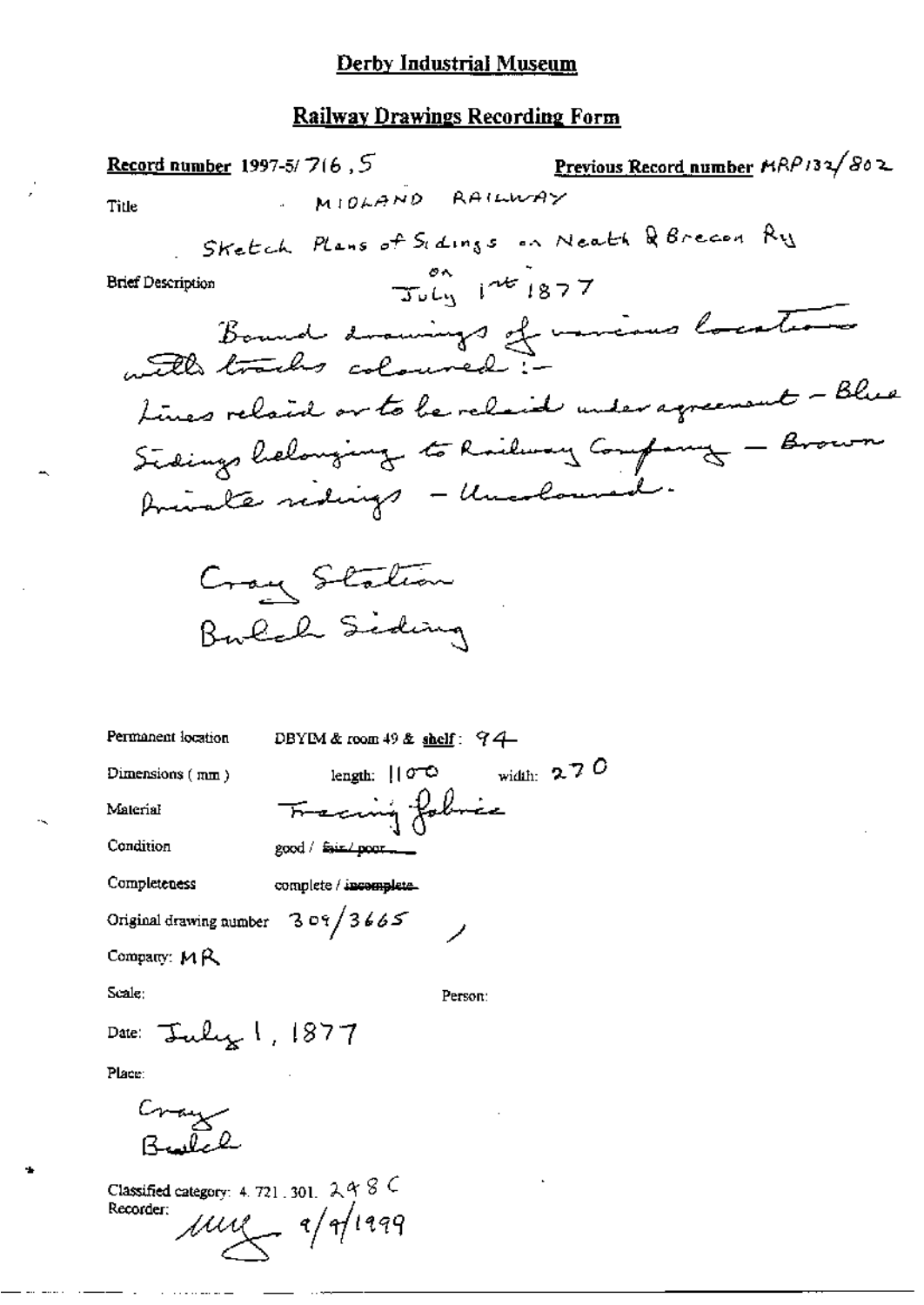### **Railway Drawings Recording Form**

Permanent location

DBYIM & room 49 & shelf: 94.

Dimensions (mm)

width:  $270$ length:  $||\sigma \circ$ Frecuing folice

Condition

Material

Completeness

complete / incomplete.

 $309/3665$ 

good / fair / poor\_

Original drawing number

Company: MR

Scale:

Person:

Date:  $\tau$ uly 1, 1877

Place:

Pennyllt

Classified category: 4, 721, 301,  $248$  C  $\mu\mu$   $\sim$   $\frac{1}{4}$ Recorder:

 $\ddot{}$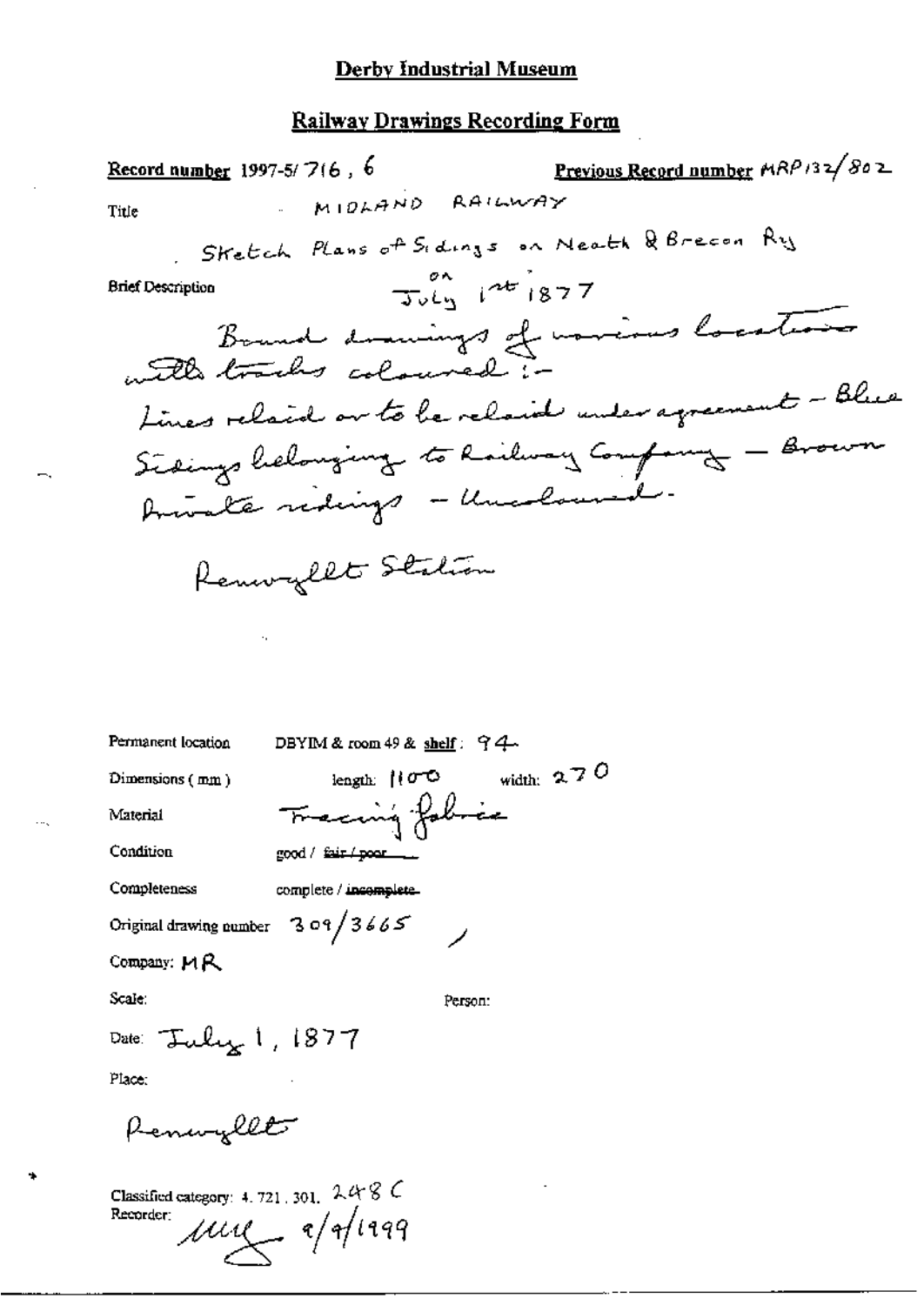# Railway Drawings Recording Form

| Previous Record number $MRP/32/802$<br><b>Record number</b> 1997-5/7(6, 7 |
|---------------------------------------------------------------------------|
| MIDLAND RAILWAY<br>Title                                                  |
| Sketch Plans of Sidings on Neath & Brecon Ry                              |
| $\frac{1}{30ln}$ $1877$<br><b>Brief Description</b>                       |
|                                                                           |
| Bound drawings of marious locations                                       |
| Lines relaine on to be relaid under agreement - Blue                      |
| Sidings helonging to Railway Company - Brown                              |
| Amonte rediges - Uncoloused.                                              |
|                                                                           |
| Beconnaise Line Cos Seding                                                |
| Formby's Siding                                                           |
|                                                                           |
|                                                                           |
| Permanent location<br>DBYIM & room 49 & shelf: $94 -$                     |
| length: $  \sigma \circ \text{width}   2.70$<br>Dimensions $(mn)$         |
| Frecuing fabric<br>Material                                               |
| Condition<br>good / fair / poor_                                          |
| Completeness<br>complete / incomplete                                     |
| Original drawing number $303/3665$                                        |
| Company: MR                                                               |
| Scale:<br>Person;                                                         |
| Date: Tuly 1, 1877                                                        |
| Place:                                                                    |
| Craigynos                                                                 |
| ł<br>Classified category: 4, 721, 301, $248$                              |

Recorder  $\mu$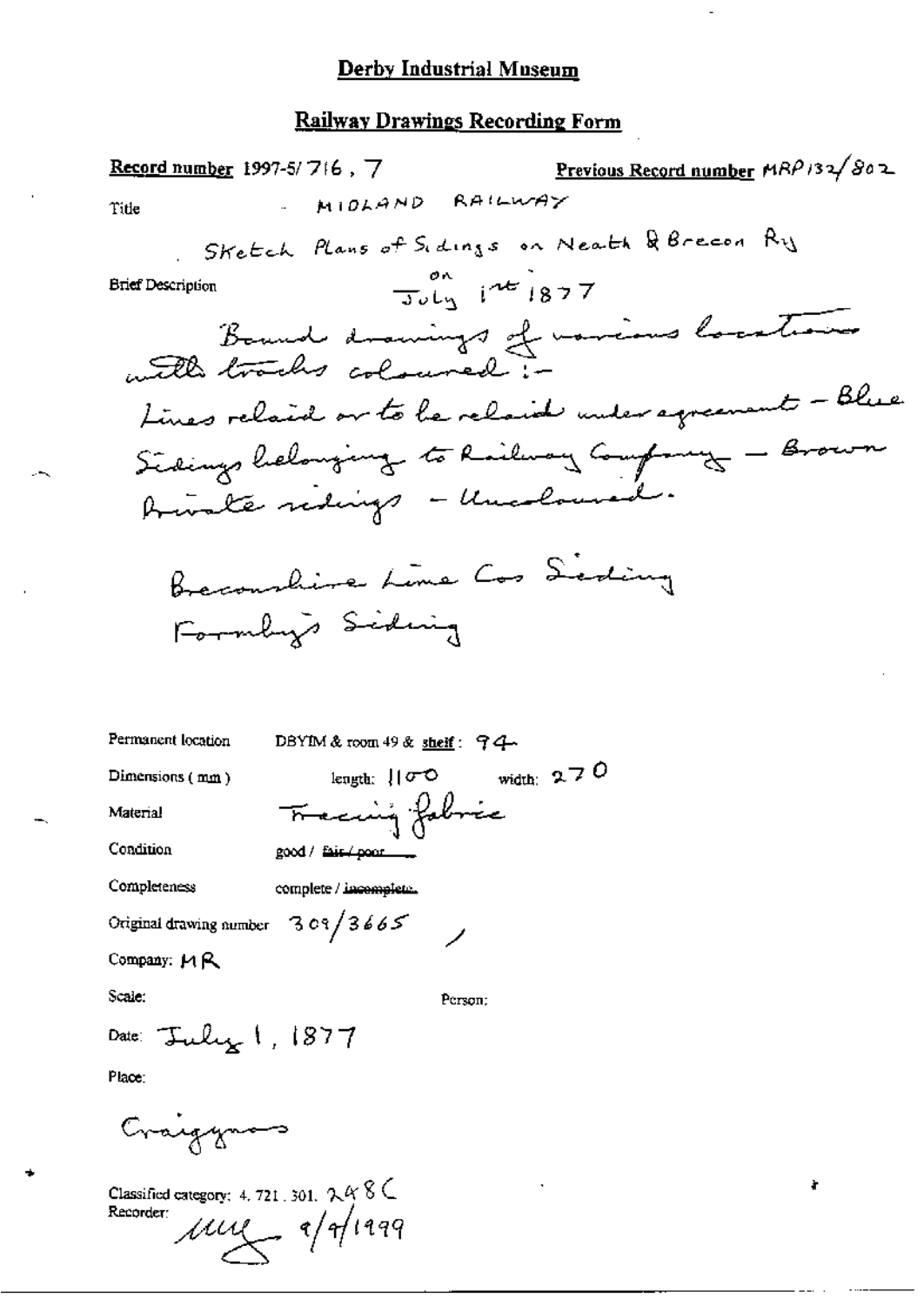Record number 1997-5/716, 8 Previous Record number  $MRP/32/802$ MIDLAND RAILWAY Title Stretch Plans of Sidings on Neath & Brecon Ry  $\overline{3}u\overline{u}$   $\overline{1}u\overline{v}$   $\overline{1}877$ **Brief Description** Bound drawings of marious locations tines relaid or to be relaid under agreement - Blue Sidings belonging to Roilway Company - Brown Private redings - Unadowed. Collins Station Permanent location DBYIM & room 49 & shelf:  $94$ length:  $|10^{\circ}0 \rangle$  width: 2.7 0 Dimensions (mm) Tracing fabric Material Condition good / fair (poor Completeness complete / incomplete. Original drawing number 3 o 9  $/$  3 6 6 5 Company:  $M R$ Scale: Person: Date:  $\tau$ uly 1, 1877 Place:

Calloren

Classified category: 4, 721, 301,  $248$  C Recorder:  $\mu$  $\mu$   $\sim$   $\frac{1}{4}$   $\frac{1}{11}$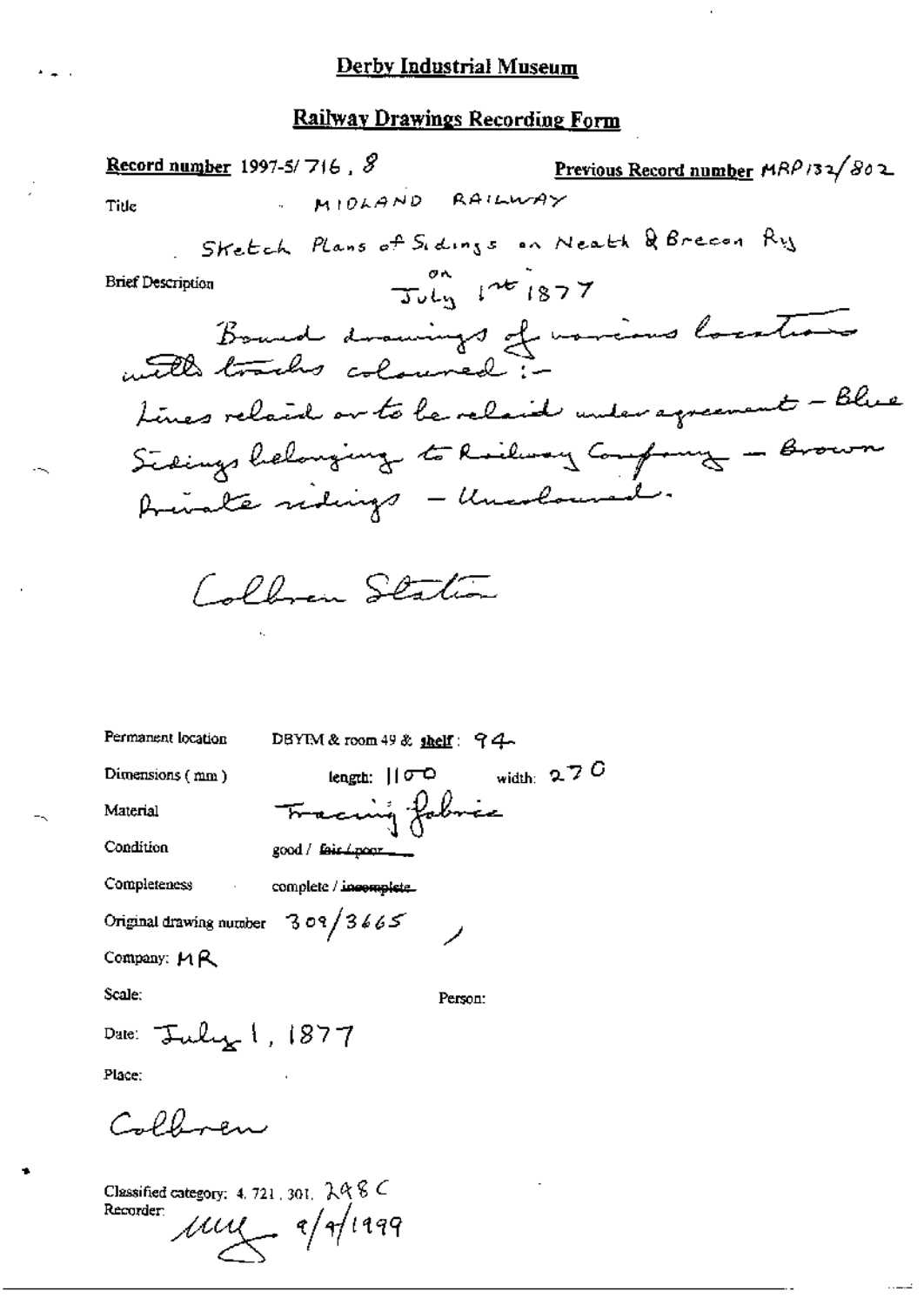### Railway Drawings Recording Form

Previous Record number MRP 132/802 Record number 1997-5/716, 9 MIOLAND RAILWAY Title Sketch Plans of Sidings on Neath & Brecon Ry  $\frac{61}{30}$   $\mu$   $\mu$   $\mu$   $\approx$   $1877$ **Brief Description** Bound drawings of navious locations Lines relaine on to be relaid under agreement - Blue Sidings belonging to Railway Company - Brown hindle redings - Unselsused. Abercrowe Colling Permanent location DBYIM & room 49 & shelf:  $94$ length:  $100$  width: 270 Dimensions (mm)

Completeness

Condition

Material

complete / incomplete.

 $309/3665$ 

good / fair poor

Tracing fobric

Original drawing number

Company: MR

Scale:

Person:

Date:  $\tau$ uly 1, 1877

Place:

Alverman

Classified category: 4, 721, 301, 2 48C Recorder:  $\mu$  $\mu$   $\sim$   $\frac{1}{4}$   $\frac{1}{11}$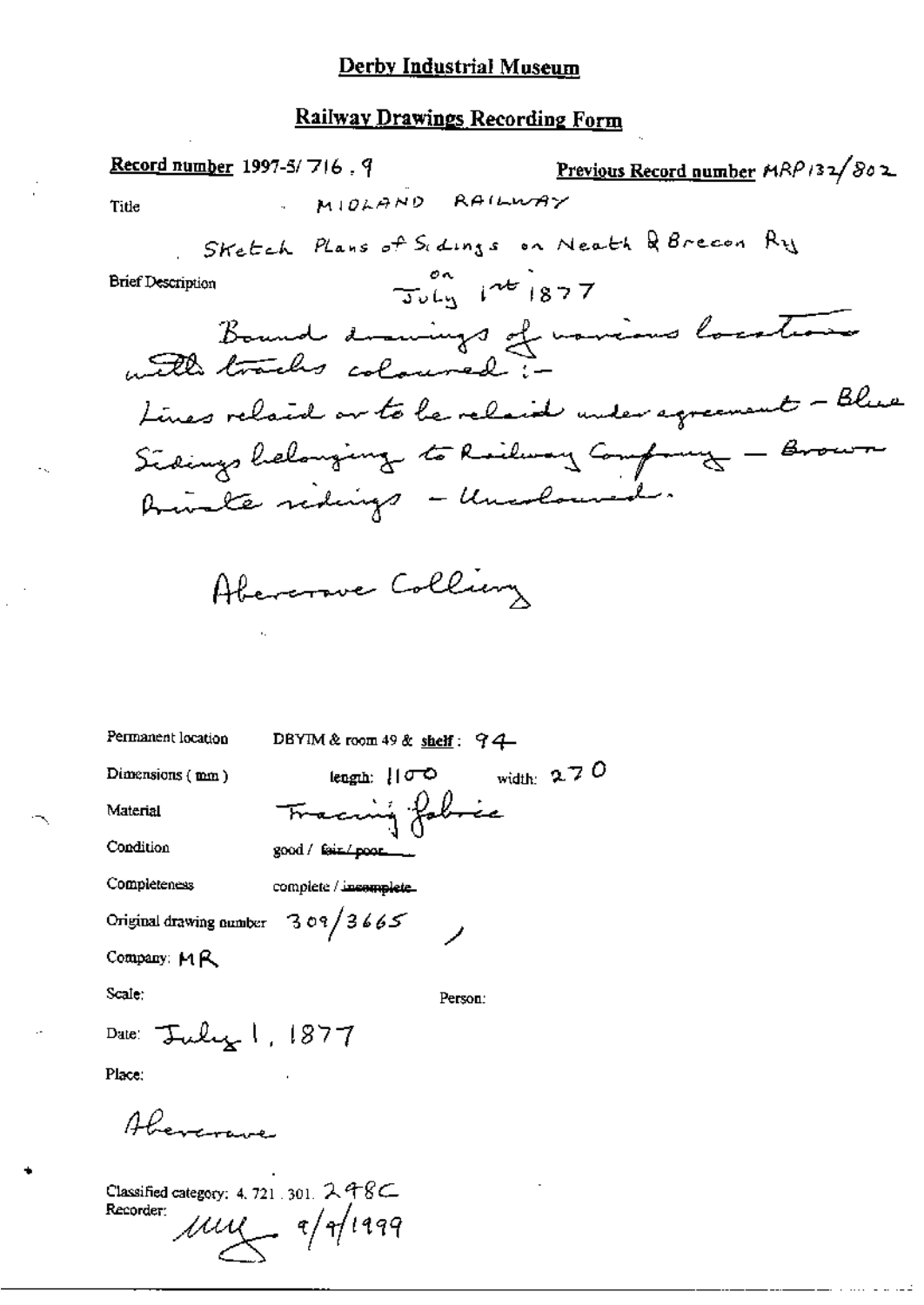Previous Record number MRP132/802 Record number 1997-5/7(6,  $10$ MIOLAND RAILWAY Title Sketch Plans of Sidings on Neath & Brecon Ry  $\frac{20}{30}$   $\frac{1}{100}$   $\frac{1}{100}$   $\frac{1}{1877}$ **Brief Description** Bound drawings of warriors locations Lines related or to be related under agreement - Blue Sidings belonging to Roilway Company - Brown Annalte sidings - Unadowed. Yetrodqualis Colliany Inizeddwyn Station Permanent location DBYIM & room 49 & shelf:  $94$ width:  $270$ length:  $\mathcal{U}(\sigma, \mathbb{C})$ Dimensions (mm) Tracing fobric Material Condition good / fair / poor\_\_\_\_ Completeness complete / incomplete. Original drawing number 3 09/3665 Company: MR Scale: Person: Date:  $\tau$ uly 1, 1877 Place: Yrtradinlais Xincadwyn Classified category: 4, 721, 301,  $2.4 - 8C$ Recorder:  $\mu$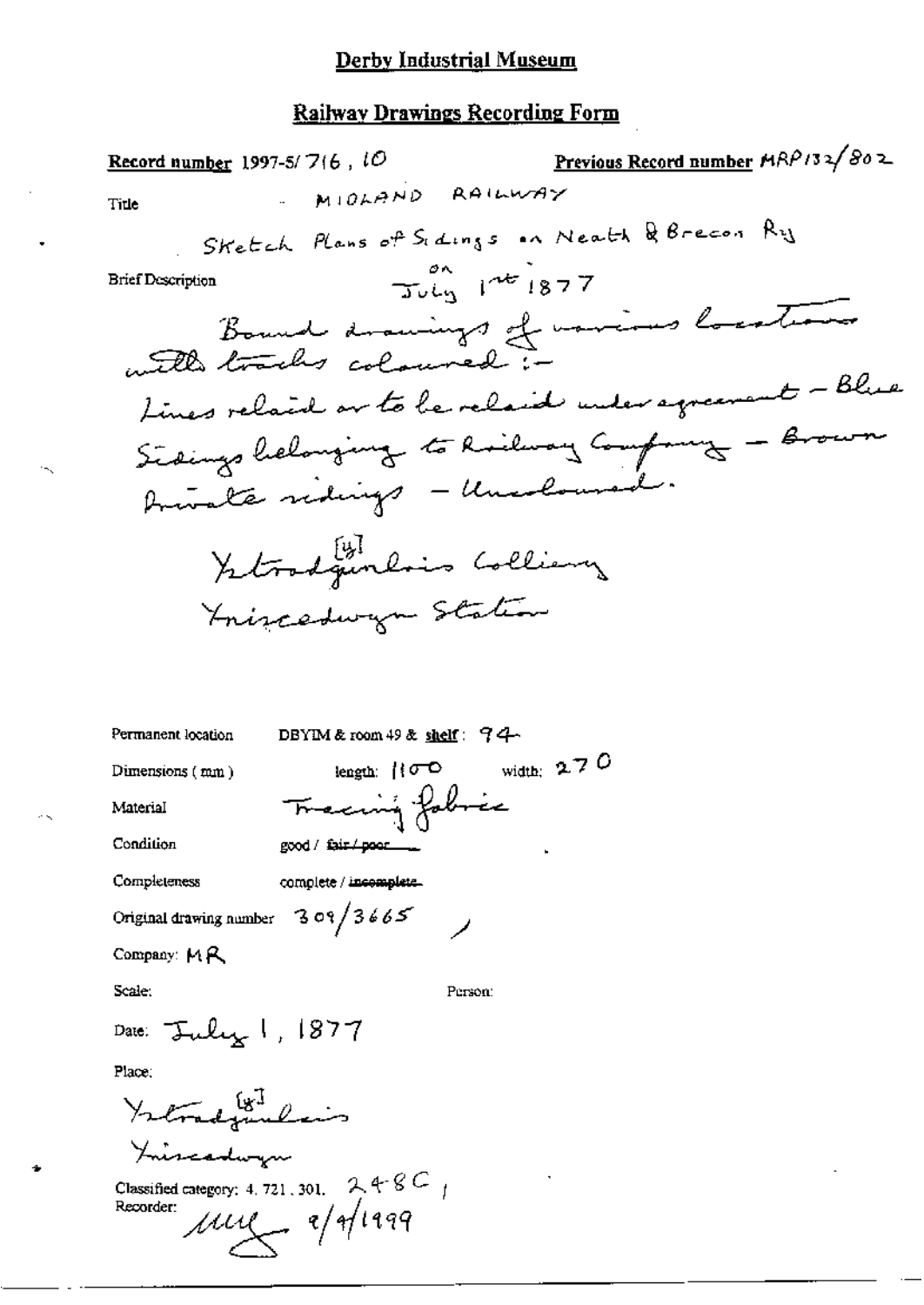$\bar{\mathcal{L}}_1$ 

## Railway Drawings Recording Form

Dimensions (mm)

length:  $|$   $|\sigma$   $\circ$  width: 270 Tracing fabric

Condition

Material

Completeness

complete / incomplete.

good / fair / poor\_

Original drawing number 3 o 9  $/$  3 6 6 5

Company: MR

Scale:

Person:

Date:  $\tau$ uly 1, 1877

Place:

Ynisgeinon

Classified category: 4, 721, 301,  $2.48$ C Recorder:

 $\mu\mu$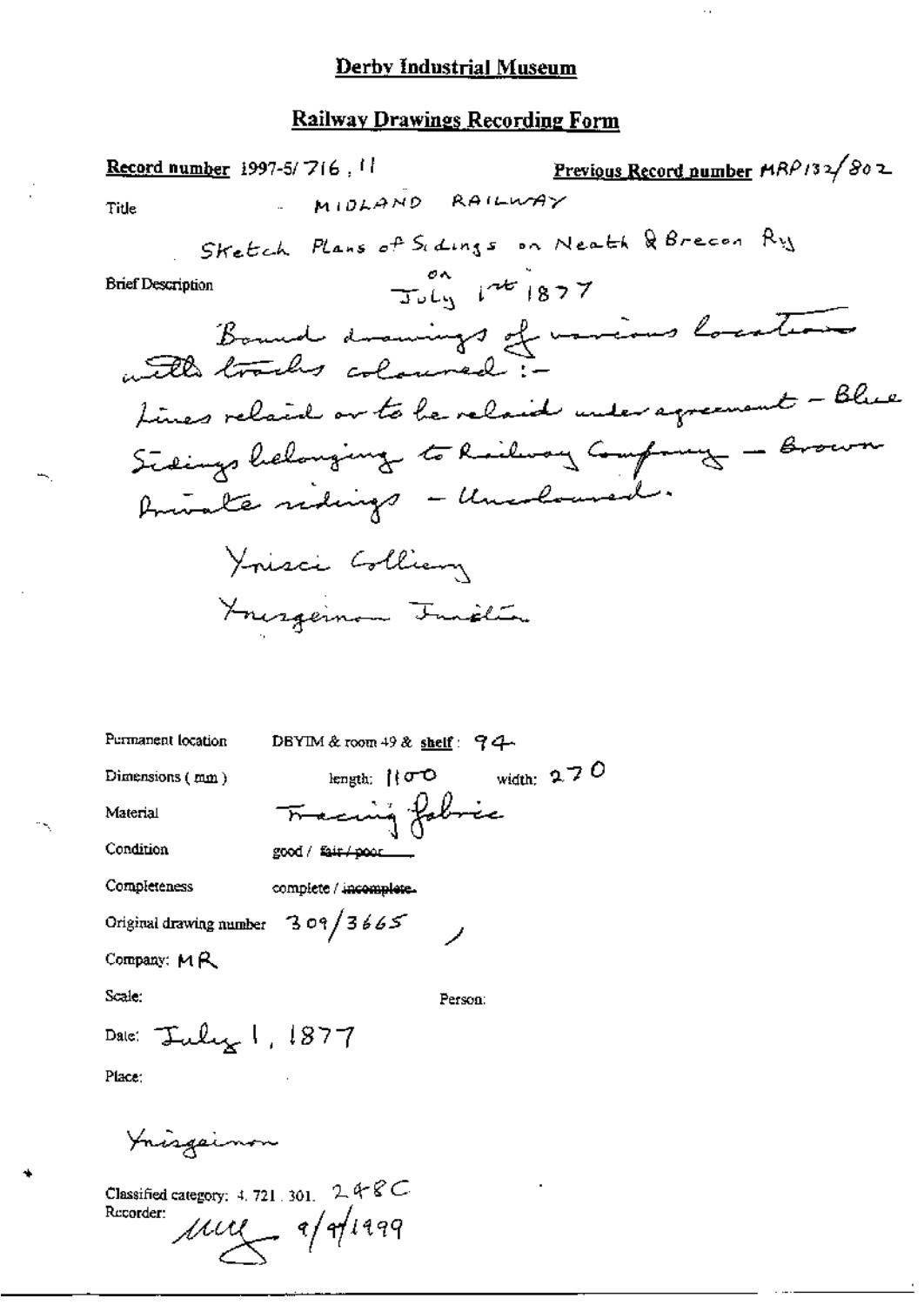Record number 1997-5/716, 12

Previous Record number  $MRP/32/802$ 

Title

**Brief Description** 

Covernance from Breeze office on 14 July 1877 to Devly HQ decribing that attached absolts show required would at each rite

Permanent location

DBYIM & room 49 & shelf:  $44$  O291  $8$ ose  $58310$ 

Dimensions (mm)

width:  $\mathcal{L}O \leq$ length:  $130$ 

Material

Paper

complete / incomplete

Condition

good / fair / poor

Completencss

Original drawing number

Date: 14 July 1877

Company: MR

Scale:

Person:

Place:

Classified category: 4, 721, 301,  $248C$ Recorder:  $\mu\mu$  9/9/1999